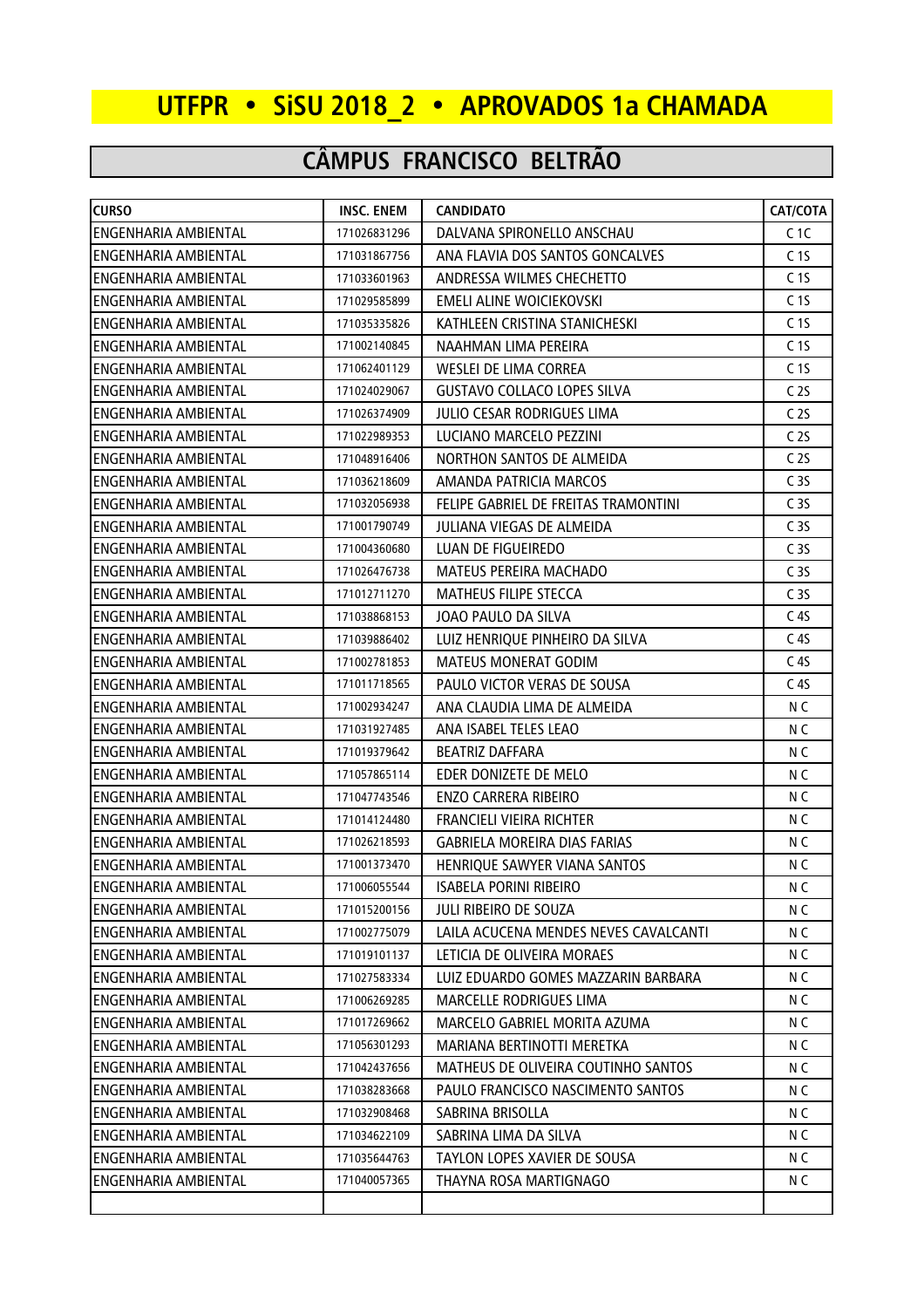| <b>CURSO</b>                   | <b>INSC. ENEM</b> | <b>CANDIDATO</b>                       | CAT/COTA        |
|--------------------------------|-------------------|----------------------------------------|-----------------|
| <b>ENGENHARIA DE ALIMENTOS</b> | 171035164721      | RITA DE CASSIA FRAGOSO RAMALHO BARBOZA | C <sub>1C</sub> |
| <b>ENGENHARIA DE ALIMENTOS</b> | 171000067172      | DAIANE HENRIETE SOARES LEME            | C <sub>15</sub> |
| <b>ENGENHARIA DE ALIMENTOS</b> | 171017819508      | <b>ERICA MARQUES ANTUNES</b>           | C <sub>15</sub> |
| <b>ENGENHARIA DE ALIMENTOS</b> | 171035759447      | <b>JOAO VICTOR CARON</b>               | C <sub>15</sub> |
| <b>ENGENHARIA DE ALIMENTOS</b> | 171041557769      | KARLA BEATRIZ COSTA SILVA              | C <sub>15</sub> |
| <b>ENGENHARIA DE ALIMENTOS</b> | 171029779724      | RAILSON DA SILVA ABREU                 | C <sub>15</sub> |
| <b>ENGENHARIA DE ALIMENTOS</b> | 171029289757      | <b>VITORIA ALVES RODRIGUES</b>         | C <sub>15</sub> |
| <b>ENGENHARIA DE ALIMENTOS</b> | 171010337599      | DAYANA BARBOSA DE SOUZA                | C <sub>2S</sub> |
| <b>ENGENHARIA DE ALIMENTOS</b> | 171009716688      | EDVANIA HELEN DA CUNHA TEIXEIRA        | C <sub>25</sub> |
| <b>ENGENHARIA DE ALIMENTOS</b> | 171003775318      | <b>EVERTON JOSE FELIX</b>              | C <sub>25</sub> |
| <b>ENGENHARIA DE ALIMENTOS</b> | 171018586221      | <b>MAURICIO MATIAS</b>                 | C <sub>2S</sub> |
| <b>ENGENHARIA DE ALIMENTOS</b> | 171067401116      | ANA CARLA CARDOSO LEMBRANCE            | C <sub>35</sub> |
| <b>ENGENHARIA DE ALIMENTOS</b> | 171033054049      | <b>BEATRIZ DE ARRUDA</b>               | C <sub>35</sub> |
| <b>ENGENHARIA DE ALIMENTOS</b> | 171023797599      | EDUARDA FURLANETTE BERTOLINO           | C <sub>35</sub> |
| <b>ENGENHARIA DE ALIMENTOS</b> | 171021183693      | <b>GLEISE SILVANA DE SOUZA</b>         | C <sub>35</sub> |
| <b>ENGENHARIA DE ALIMENTOS</b> | 171005565410      | <b>GRAZIELI PAULINO KATRUCHA</b>       | C <sub>35</sub> |
| <b>ENGENHARIA DE ALIMENTOS</b> | 171021123145      | NATALIA FERNANDA GNOATTO               | C <sub>35</sub> |
| <b>ENGENHARIA DE ALIMENTOS</b> | 171054627921      | <b>JULIA PIETHRA MARTINS</b>           | C <sub>4S</sub> |
| <b>ENGENHARIA DE ALIMENTOS</b> | 171061594627      | LEONARDO ANTONIO DOS SANTOS            | C <sub>4S</sub> |
| <b>ENGENHARIA DE ALIMENTOS</b> | 171005463384      | LUANA ARAUJO DE ALMEIDA                | C <sub>45</sub> |
| <b>ENGENHARIA DE ALIMENTOS</b> | 171000497494      | <b>TAILANE ALVES RAMOS</b>             | C <sub>45</sub> |
| <b>ENGENHARIA DE ALIMENTOS</b> | 171044198116      | ADRIANO HIGOR FERREIRA DA SILVA        | N C             |
| <b>ENGENHARIA DE ALIMENTOS</b> | 171011029575      | AMANDA LETICIA FRASSETTO               | N C             |
| <b>ENGENHARIA DE ALIMENTOS</b> | 171016452731      | ANA ELISA DE FREITAS SOUZA             | N C             |
| <b>ENGENHARIA DE ALIMENTOS</b> | 171034961424      | CAROLINE RESENDE MONTEIRO              | N C             |
| <b>ENGENHARIA DE ALIMENTOS</b> | 171007739203      | <b>FABIO FILIPE MARTINS</b>            | N C             |
| <b>ENGENHARIA DE ALIMENTOS</b> | 171015285264      | <b>GABRIELE PERES SILVA</b>            | N C             |
| <b>ENGENHARIA DE ALIMENTOS</b> | 171023171779      | GABRIELY DELFRATE NUNES DE SOUZA       | N C             |
| <b>ENGENHARIA DE ALIMENTOS</b> | 171032175498      | <b>GISELE IKEDA MARTINS</b>            | N C             |
| <b>ENGENHARIA DE ALIMENTOS</b> | 171000244102      | ISADORA DALL BOSCO CARAMORI            | N <sub>C</sub>  |
| <b>ENGENHARIA DE ALIMENTOS</b> | 171037319638      | LARISSA CORDEIRO VALENTE               | N C             |
| <b>ENGENHARIA DE ALIMENTOS</b> | 171054332365      | LARISSA COSIM                          | N C             |
| <b>ENGENHARIA DE ALIMENTOS</b> | 171030536956      | LAYLA DE FATIMA GONCALVES              | N C             |
| <b>ENGENHARIA DE ALIMENTOS</b> | 171036189198      | LEONARDO PIENTENCOSKI GOTTARDO         | N C             |
| <b>ENGENHARIA DE ALIMENTOS</b> | 171036341385      | LUCAS GONCALVES DE SANTANA             | N C             |
| <b>ENGENHARIA DE ALIMENTOS</b> | 171036675790      | LUIZ HENRIQUE CABRAL                   | N C             |
| <b>ENGENHARIA DE ALIMENTOS</b> | 171011694436      | MARCOS VINICIUS ALEXANDRE              | N C             |
| <b>ENGENHARIA DE ALIMENTOS</b> | 171003260543      | MARIA CLARA SIMIONI KAFRUNI            | N C             |
| <b>ENGENHARIA DE ALIMENTOS</b> | 171030373533      | MATHEUS APARECIDO MOTA PRANDO          | N C             |
| <b>ENGENHARIA DE ALIMENTOS</b> | 171025906263      | MILLENA FONTES DA SILVA                | N C             |
| <b>ENGENHARIA DE ALIMENTOS</b> | 171032410044      | RAFAELA STECKE                         | N C             |
| ENGENHARIA DE ALIMENTOS        | 171006783558      | VITORIA EMILY SANTANA DE ARAUJO        | N C             |
| ENGENHARIA DE ALIMENTOS        | 171018706225      | WILLIAM OLIVEIRA DE CARVALHO           | N C             |
|                                |                   |                                        |                 |
| <b>ENGENHARIA QUÍMICA</b>      | 171025722140      | <b>CAROLINA ZIN</b>                    | C <sub>15</sub> |
| ENGENHARIA QUÍMICA             | 171029753836      | FABIANE FERRAZ WISNIEWSKI              | C <sub>15</sub> |
| <b>ENGENHARIA QUÍMICA</b>      | 171007718082      | LAUREN ROMMEL SKOVRONSKI               | C <sub>15</sub> |
| ENGENHARIA QUÍMICA             | 171010329000      | LORYN EDUARDA PADILHA GUZ              | C <sub>15</sub> |
| ENGENHARIA QUÍMICA             | 171007912636      | OTAVIO HENRIQUE DA SILVA               | C <sub>15</sub> |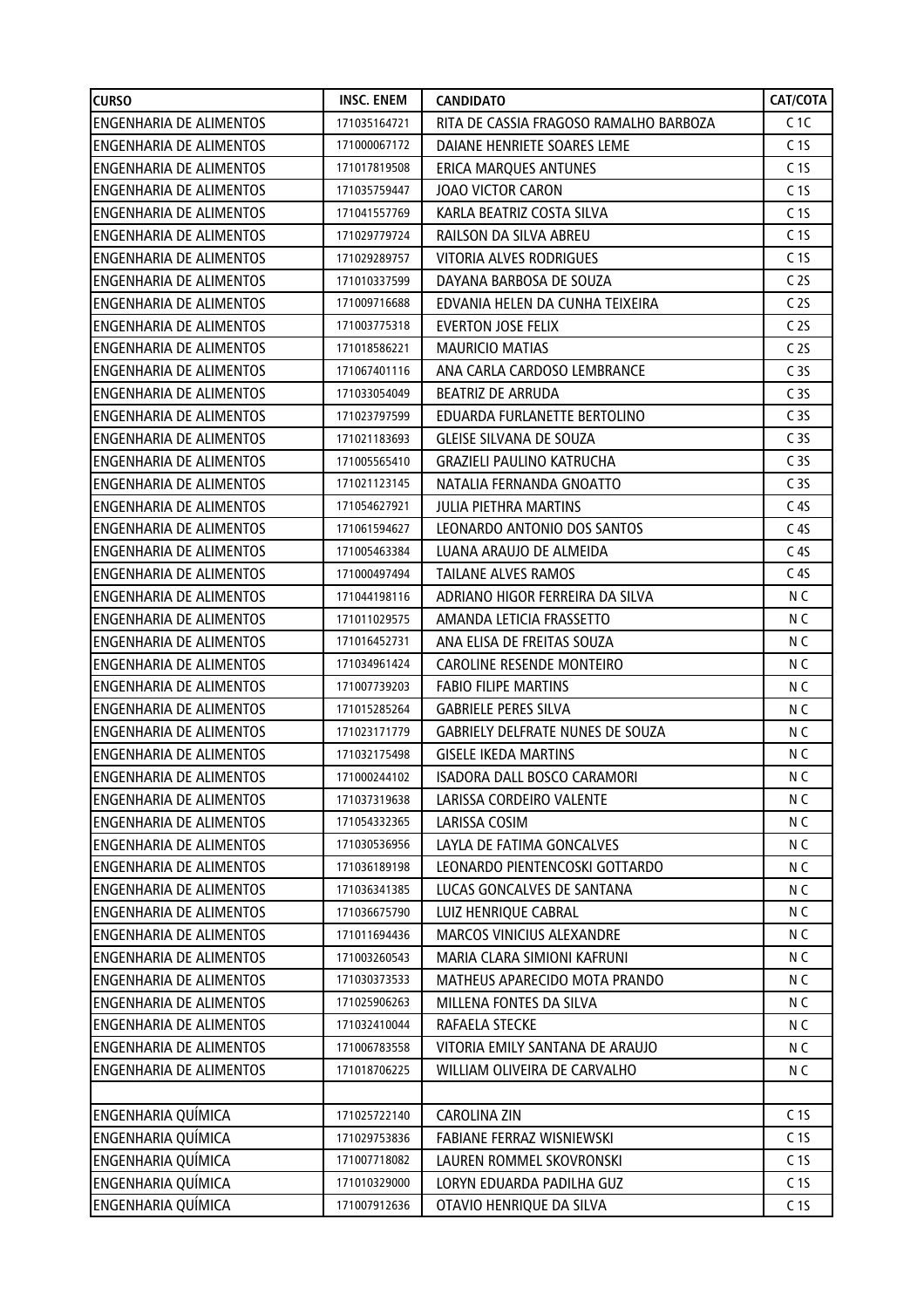| <b>CURSO</b>              | <b>INSC. ENEM</b> | <b>CANDIDATO</b>                      | CAT/COTA        |
|---------------------------|-------------------|---------------------------------------|-----------------|
| ENGENHARIA QUÍMICA        | 171008072422      | RENAN ALVES ANDRADE                   | C <sub>15</sub> |
| ENGENHARIA QUÍMICA        | 171027886992      | CAMILA LOPES DE SOUZA                 | C <sub>25</sub> |
| ENGENHARIA QUÍMICA        | 171020490016      | MARTHA MASCARENHAS DE OLIVEIRA        | C <sub>25</sub> |
| ENGENHARIA QUÍMICA        | 171002534260      | SUELITON ALVES DA SILVA               | C <sub>25</sub> |
| ENGENHARIA QUÍMICA        | 171000695717      | WILLIAN GEREMIA MOREIRA               | C <sub>25</sub> |
| ENGENHARIA QUÍMICA        | 171068407690      | ANNA CAROLINA DE ALMEIDA RIBEIRO      | C <sub>35</sub> |
| ENGENHARIA QUÍMICA        | 171007712879      | BETINA MINETTO LAZZAROTTO             | C <sub>35</sub> |
| ENGENHARIA QUÍMICA        | 171017657775      | <b>BRUNA BENATTO BERNARDO</b>         | C <sub>35</sub> |
| ENGENHARIA QUÍMICA        | 171059025634      | JESSICA DE JESUS SILVA                | C <sub>35</sub> |
| ENGENHARIA QUÍMICA        | 171006548522      | MAYARA DE MORAES VALERIO              | C <sub>35</sub> |
| ENGENHARIA QUÍMICA        | 171048596034      | TIAGO SOUZA FERNANDES DOS SANTOS      | C <sub>35</sub> |
| ENGENHARIA QUÍMICA        | 171003696233      | ANDRE CASTRO MOREIRA                  | C <sub>45</sub> |
| ENGENHARIA QUÍMICA        | 171001586972      | <b>BRUNA PASSOS CARVALHO</b>          | C <sub>4S</sub> |
| ENGENHARIA QUÍMICA        | 171069272895      | DAVID MONTEIRO REIS DA SILVA          | C <sub>45</sub> |
| ENGENHARIA QUÍMICA        | 171020216593      | LUIS ANTONIO ABSOLON LEAL             | C <sub>45</sub> |
| ENGENHARIA QUÍMICA        | 171003061933      | AMANDA DE CASTRO SANTANA              | N <sub>C</sub>  |
| ENGENHARIA QUÍMICA        | 171019048205      | ANDRE FURTADO MACEDO                  | N <sub>C</sub>  |
| ENGENHARIA QUÍMICA        | 171030909724      | ANTONIO HENRIQUE SANTOS ALVES RIBEIRO | N C             |
| ENGENHARIA QUÍMICA        | 171030689201      | <b>BEATRIZ MARIE GHIOTTO</b>          | N <sub>C</sub>  |
| ENGENHARIA QUÍMICA        | 171006503550      | DIOVANNA FERRARI                      | N C             |
| ENGENHARIA QUÍMICA        | 171045248910      | ELEN CAROLINE DE SOUZA BAGGIO         | N <sub>C</sub>  |
| ENGENHARIA QUÍMICA        | 171072004665      | ETIENNE JORDANIA MARONEZ ROCHA        | N <sub>C</sub>  |
| ENGENHARIA QUÍMICA        | 171007975278      | <b>GABRIELA MELIA ZANATTA</b>         | N C             |
| ENGENHARIA QUÍMICA        | 171063738131      | GIANLUCA FRANCISCO PRESOTTO           | N <sub>C</sub>  |
| ENGENHARIA QUÍMICA        | 171033855759      | <b>GRACIELI ELAINE FURMAN</b>         | N <sub>C</sub>  |
| ENGENHARIA QUÍMICA        | 171027027233      | <b>ICARO GABRIEL NAVES</b>            | N C             |
| ENGENHARIA QUÍMICA        | 171031082208      | <b>ISABEL PIRES BERTO</b>             | N C             |
| ENGENHARIA QUÍMICA        | 171011290946      | ISABELLA BEATRIZ DATRINO              | N C             |
| ENGENHARIA QUÍMICA        | 171015413361      | <b>IVAN CAVALCANTI LINO</b>           | N C             |
| <b>ENGENHARIA QUÍMICA</b> | 171010754694      | JOAO VICTOR TEIXEIRA DE SOUZA         | N <sub>C</sub>  |
| ENGENHARIA QUÍMICA        | 171013638670      | LARA ALVES DA MOTA                    | N C             |
| ENGENHARIA QUÍMICA        | 171055686454      | MARIA EDUARDA SANDIN MILANI           | N C             |
| ENGENHARIA QUÍMICA        | 171014863749      | <b>MARLON RODRIGUES DA SILVA</b>      | N C             |
| ENGENHARIA QUÍMICA        | 171036928991      | MILENA GOULART DA FONSECA             | N C             |
| ENGENHARIA QUÍMICA        | 171018648351      | NICOLY DE PINA SOUZA MIRANDA          | N C             |
| ENGENHARIA QUÍMICA        | 171016657040      | VICTOR MARTINS DE SOUZA               | N C             |
| ENGENHARIA QUÍMICA        | 171020355730      | WENDEL MACEDO DA COSTA                | N C             |
|                           |                   |                                       |                 |
| <b>INFORMÁTICA</b>        | 171007962656      | <b>GILVANA RODRIGUES CORDEIRO</b>     | C <sub>1C</sub> |
| <b>INFORMATICA</b>        | 171008118399      | ALINE AVI DA SILVA                    | C <sub>15</sub> |
| <b>INFORMÁTICA</b>        | 171005665038      | <b>BIANCA PITAGUARY MARTINS</b>       | C <sub>15</sub> |
| <b>INFORMÁTICA</b>        | 171033760736      | EMILY DE ARAUJO BENTO                 | C <sub>15</sub> |
| <b>INFORMÁTICA</b>        | 171012642160      | IGOR LUIS ZIMKOVISKI CAVALIN          | C <sub>15</sub> |
| <b>INFORMÁTICA</b>        | 171025650218      | JULIANA DOS SANTOS BUENO              | C <sub>15</sub> |
| <b>INFORMÁTICA</b>        | 171038951983      | LEONARDO DA SILVA CORDEIRO            | C <sub>15</sub> |
| <b>INFORMÁTICA</b>        | 171066746743      | ELISANGELA MARIA DE SOUZA             | C <sub>2S</sub> |
| <b>INFORMÁTICA</b>        | 171034041532      | FELIPE CORDEIRO ALEIXO FILHO          | C <sub>25</sub> |
| <b>INFORMÁTICA</b>        | 171049676363      | LETICIA RODRIGUES DA SILVA            | C <sub>25</sub> |
| <b>INFORMÁTICA</b>        | 171066529933      | NATANAEL OLIVEIRA DE AGUIAR           | C <sub>25</sub> |